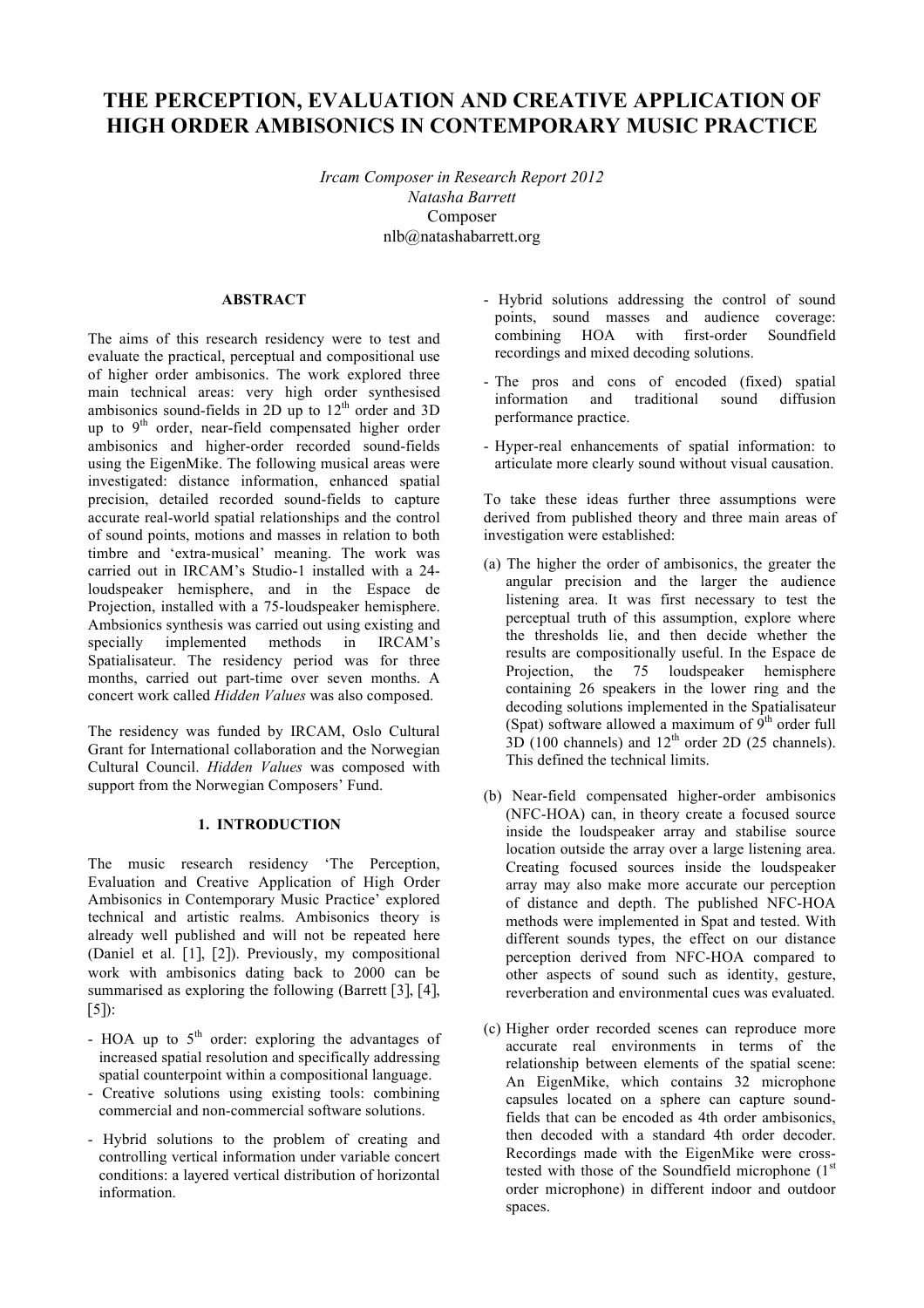Sounds examples and compositions reside on the HOA-Espro computer and in the IRCAM archive.

## **2. TECHNICAL AND ARTISTIC RESULTS**

The work was carried out with collaboration from the EAC team: Markus Noisternig, Thibaut Carpentier and Olivier Warusfel.

## **2.1 HOA 3D**

In the Espro we can decode up to  $9<sup>th</sup>$  order 3D using the mode matching decoder [6] implemented in Spat. However, the  $9<sup>th</sup>$  order file contains 100 channels, and each minute of audio at a resolution of 24bits 44.1 Khz is 1.2GB in size (the WAV / AIFF file size limit is just over 4GB). So it is useful explore, using the decoding methods available, whether our perception can hear a difference between a  $4<sup>th</sup>$  order (25 channel file),  $7<sup>th</sup>$  order  $(64 \text{ channel file})$  and  $9^{\text{th}}$  order.

Before a fair evaluation, the decoder method needs to be decided. The settings should reproduce a faithful transfer of spatial information from composing space to concert space, optimising for the best representation of motion, fixed location and dynamic contrast as encoded in the source. The options explained in [7] are summarised as:

- Decoder method: projection, pseudoinverse, energy preserving.
- Decoder type: basic, inphase, maxre, basicmaxre, maxreinphase.
- Crossover: frequency point for dual-band decoding  $(max-r_E / max-r_V)$ .

In  $4<sup>th</sup>$ ,  $7<sup>th</sup>$  and  $9<sup>th</sup>$  order, informal listening tests of sources containing complex motion, fixed points and general enveloping sounds over a wide spectral range, concluded that the following produced the most realistic reproduction over a suitable sweet spot (50% the width / depth of the room):

- Decoder method: energy preserving.
- Decoder type:  $max-r<sub>E</sub>$  in phase.
- Crossover frequency 200 Hz.

Depending on the frequency content of the source material and the intended sense of envelopment, the crossover frequency could be increased up to 400 Hz despite published recommendations being of a lower value. In addition, Noisternig recommended a full spherical decoding where the first and second rings of virtual loudspeakers (theoretical loudspeakers below the equator) are mirrored up into the real hemisphere. This optimises the decoding and regains any energy lost in the virtual speakers.

#### *2.1.1 HOA 3D Results*

The difference between  $7<sup>th</sup>$  and  $9<sup>th</sup>$  order was unnoticeable in blind tests. The reasons for this are unclear, but may be due to room acoustics, less optimal decoding (loudspeakers not in locations for a perfect decoding), slight differences in the loudspeaker responses and the resolution of our hearing.

The difference between  $4<sup>th</sup>$  and  $7<sup>th</sup>$  order was more noticeable, not only in terms of angular precision but with a more 'open' or 'transparent' spatial envelopment. As  $4<sup>th</sup>$  order was the decoding optimum in studio 1, cross tests between rooms were made easy. Working at  $7<sup>th</sup>$  order also allows easy decoding for other concert spaces where only a 2D set-up is available, requiring only 16 loudspeakers.

#### **2.2 HOA 2D**

It was immediately clear in both studio 1 and the Espro that, although full 3D decoding appeared more transparent in space than 2D (i.e. with complete independence from the loudspeakers as physical objects making sound), there was an inherent problem of the sound appearing higher than its actual spatialised elevation. This is not surprising because the decoder places energy across vertical loudspeakers even for horizontally spatialised sounds. A 2D decoding removes this vertical energy and also creates a useful contrast when in combination with a 3D decoding of other source material.

## *2.2.1 HOA 2D results*

 $5<sup>th</sup>$ ,  $7<sup>th</sup>$  and  $12<sup>th</sup>$  order 2D decodings were tested. The perceptual difference between  $5<sup>th</sup>$  and  $7<sup>th</sup>$  order were clear. Between  $7<sup>th</sup>$  and  $12<sup>th</sup>$  the differences were subtle, but for complex scenes there was a marginal improvement in source separation.

## **2.3 Near-field encoding**

As far we are aware, this is the first time (spring 2012) that NFC-HOA has been tested in a large space using a variety of sound types. The standard published methods for encoding NFC-HOA ([1] [2]) were implemented in Spat<sup>1</sup> by Carpentier. Even though we were aware of various problems with the current theory, it was useful to explore the extent of these problems in practical application:

- Higher encoding-decoding orders achieve more convincing NFC results. However, increasing the order increases the bass boost problem as the source approaches the centre of the listening area. High-pass compensation filters are then necessary to protect listener and equipment from the dangers of sudden bass increase, but in doing so we experience that the NFC effect was also removed.

More recent work on NFC-HOA was also considered [8] but CPU constraints of real-time implementation made the method for now impractical. It may be advantageous to test the method in a non-real time application, but this was outside the scope of the team.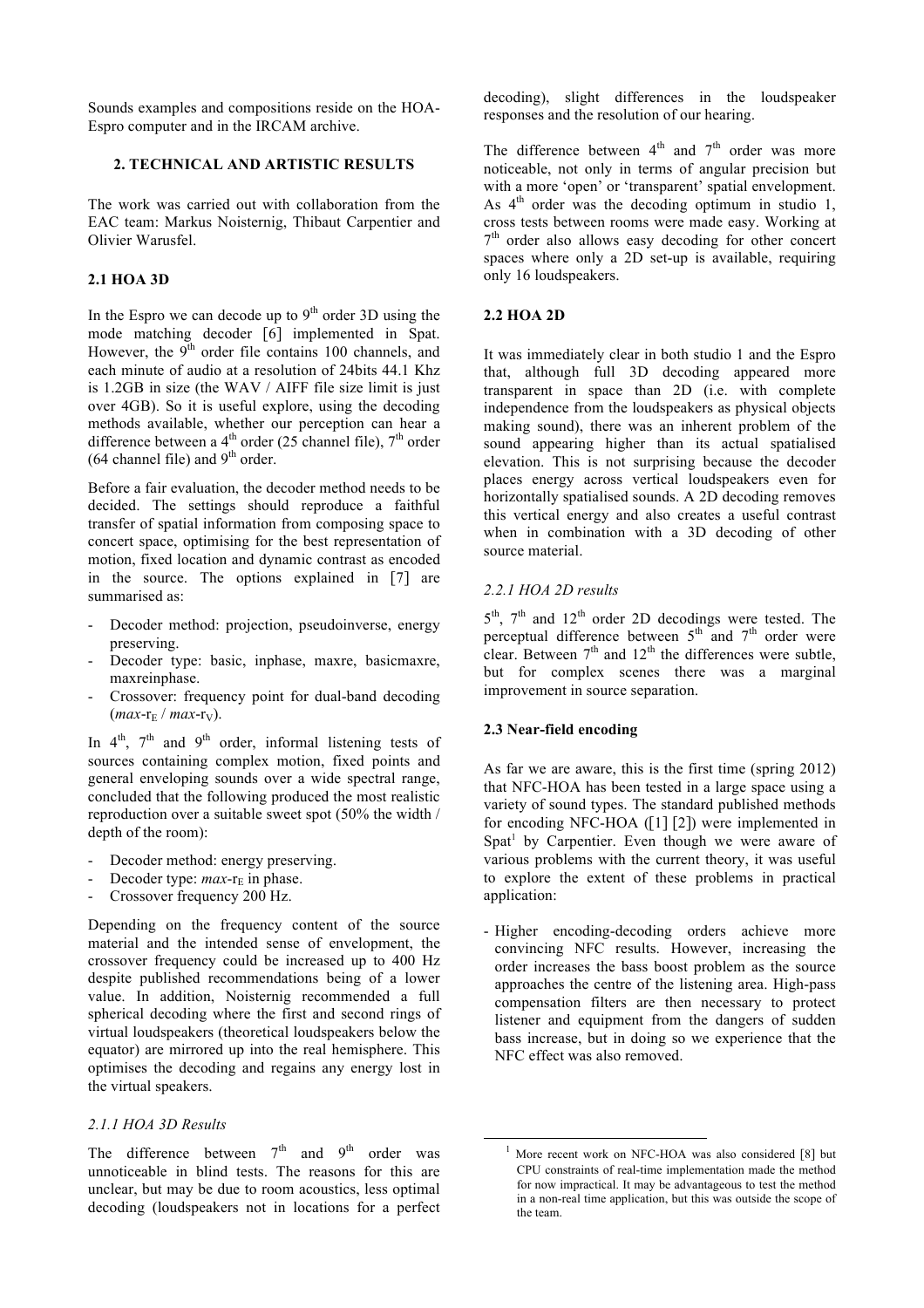- Both NFC and the high-pass filters were found to be extremely CPU intensive, especially for moving sources.
- The loudspeaker distances for the decoding stage need to be specified in the encoding stage, which means encoding and decoding stages are no longer independent. As a work around a loudspeaker distance adaptor was implemented [2].

## *2.3.1 12th order NFC-HOA Results*

- The loudspeaker distance adaptor worked within a variance of approximately 50-200%. In other words, if we encoded for a loudspeaker array of 4-meter radius, we can safely translate the results to a loudspeaker array of anything between two meters and eight meters in radius.
- Based on an 8-meter radius, placing the source approximately two meters inside the loudspeaker array produces the sensation of a focused source inside the array (without bass compensation filters). Closer than this we hear the start of the dramatic bass boost and extreme care should be taken.
- The real-time implementation was tested on a Mac Pro (quad core Intel Xeon 2.4 Mhz). Even for one moving source, with Spat spread across all four cores, CPU usage was at the maximum. To put this in perspective, the same computer could calculate an encoded and decoded sound-field of 30  $7<sup>th</sup>$  HOA moving sources.
- Sources appeared more stable in relation to a moving listening position.

If we compare  $12<sup>th</sup>$  order NFC-HOA with wave-field synthesis (WFS), the latter clearly creates a more accurate focused source. But we also need to remember that the results are too different for fair comparison:

- For an audience, WFS produces many small but accurate 'sweet-spots' where you have to be in the correct space to experience the reality of the near-field sound, while HOA produces one larger listening area.
- WFS (at IRCAM) uses 64 loudspeakers for each side array, a total of 256 loudspeakers, while  $12<sup>th</sup>$  order ambisonics uses only 26 loudspeakers for all four sides.
- 'A little' inside the loudspeaker array is enough to address a more intimate sense of proximity. In my own tests, there was no clear perceptual difference between a focused source located 3 meters or 6 meters away. In this light it is more useful to consider distance and contrast of NFC and normal HOA rather than absolute distance.

We can evaluate NFC-HOA in the context of other distance cues, where NFC's source stability and 'closer' effect add to this more robust information:

- The relative mix of direct sound and the realistic reverberant field.

- Sound identity and spectral balance in the source.
- Spatial gesture, how the sound moves in the space and whether it's apparent size and spectral cues imply movement towards or away from the listener.
- Sound in its environment without considering sound identity (other sources occurring in the same space provide a spatial context for the source in question).

For first movement of *Hidden Values* – *The Umbrella*, a version was created that experimented with material projected over the WFS arrays. Some sound material was positioned for inside array focused sources and added to the main HOA material. This spatial extension was interesting in that it invaded the perimeter of the listener's intimate sphere. After the performance some listeners commented on this new experience. Ideally, an improved NFC-HOA method could replace the WFS layer.

#### **2.4 Higher order recorded scenes**

For decades, ambisonic recordings have commonly be made with the Soundfield microphone. This microphone captures the complete sound-field using four cardioid response capsules located as close as possible in a tetrahedron geometry. The four microphone signals are then combined in a simple linear matrix to convert from 'A-format' to the 1<sup>st</sup> order spherical harmonics of 'Bformat'. With correct decoding the results capture a sense of space and environmental envelopment, but are limited by inherent low resolution. To more thoroughly investigate complex real-world scenes (possibly using 'beamforming' to isolate sounds, easily explained in [9]), a higher order microphone can be investigated.

The EigenMike can in theory produce a 4<sup>th</sup> order soundfield and was used in practical recording sessions. The locations included IRCAM's Studio 5 (a dry recording space), the Centre Pompidou foyer (a large and open public space) and outdoors close to the Centre Pompidou and IRCAM.

## *2.4.1 Comparison between the Soundfield microphone and the EigenMike.*

Sources recorded with Soundfield microphones (SPS200 and ST250) and the EigenMike where decoded for comparisons in Studio 1 and in the Espro. The studio 1 set-up allows for a  $4<sup>th</sup>$  order decoding, which is perfect for the EigenMike. However, using normal decoding methods 1<sup>st</sup> order ambisonics should be constrained to a 4-channel decoding. To cross-test fairly, two methods suited for decoding  $1<sup>st</sup>$  order over a 24-loudspeaker array were used: the 1<sup>st</sup> order decoder implemented in Spat and Harpex [10].

#### *2.4.2 Recorded scenes Results*

The EigenMike produced a greater 'openness', but spatial accuracy in terms of source azimuth was not greatly improved. Further, the difference we hear between  $1<sup>st</sup>$  and  $4<sup>th</sup>$  order synthesised sound-fields are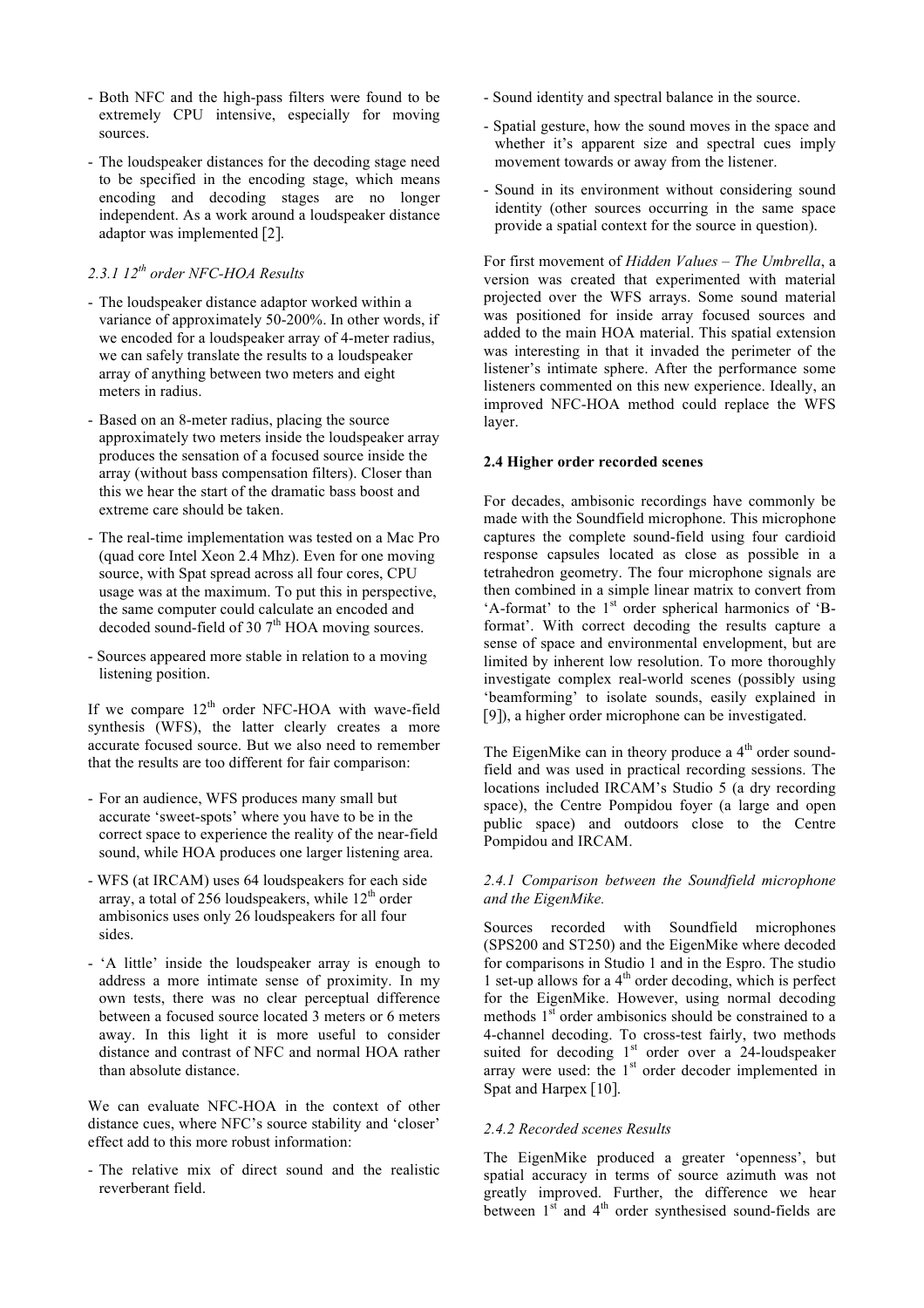far more pronounced that the differences we hear between Soundfield and EigenMike recordings. This simply confirms what Daniel always shows in [13] that the spatial encoding of the recorded sound field is far from the theoretical encoding functions.

A key element in EigenMike recordings is the transcoder from microphone signals to spherical harmonics. The transcoder used in this project was that implemented by Daniel accompanying the EigenMike on loan from Orange Labs.

## **3. COMPOSITION OF 'HIDDEN VALUES'**

Initially, *Hidden Values* was intended as a work with live performers and spatial-timbral composition. Our visual perception interacts with our aural perception in complicated ways, making for me, live electroacoustic music a multi-media experience. How our visual perception affects our spatial hearing is an area I have been concerned with for some time. However, I decided that the complexities of visual interaction were more than that possible to explore on during the three-month residence. Subsequently, *Hidden Values* became a pure 'acousmatic' composition fusing musical and dramatic ideas: a musical-drama played in space and an abstract spatial-timbral composition.

## **3.1 Artistic themes**

I chose themes and musical concepts that would yield to the compositional use of space, the projection of near and far information and the transformation between sound masses, sound scenes and precise spatial points. I was inspired by the observation that every year, new inventions push the boundaries of science and enrich our understanding of the natural world. Ancient and seemingly minor inventions have also shaped our societies and affect our everyday in a multitude of ways. A single object can connect to the history of the world, yet the utility of these simple devices go unnoticed. The artistic themes explore directly, dramatically and through metaphor, three of these inventions, resulting in three movements of the work *Hidden Values: The Umbrella, The Lock* and sight correction in the third part called *Optical Tubes.*

## Part I: *The Umbrella.*

An umbrella protects from the environment - protects from the rain, snow, sun and to some extent the wind. As a metaphor it protects and saves, defends and deflects, cover and disguise, but maybe its just unnecessary baggage. The Umbrella explores a real umbrella and a real environment, but also the metaphor found in a short poem by Jorge Luis Borges – "Instantes", "… I was one of those who never goes anywhere without a thermometer, without a hot-water bottle, and without an umbrella and without a parachute… If I could live again, I would travel lighter. If I could live again, I would begin to walk barefoot from the beginning of spring and I would continue barefoot until autumn ends."

The invention of the lock and key can be traced back over 4000 years. The theme of the lock and key and its metaphors, have been used throughout literary and dramatic history. Locked doors provide safety in a modern world. A lock hides secrets from prying eyes, locks people in, locks people out, represents power and ownership. The Lock plays out a drama between two forces: one represented by the female voice, the other by percussion instruments.

## Part III: *Optical Tubes*

'Optical tubes', apparently invented by Descartes, were glass tubes that touched the eyeball like contact lenses, but with the unfortunate side effect that you could not blink! Over 50% of the adult population wear glasses to correct their vision. Seeing the world in focus or through a haze is something we can choose to do. In *Optical Tubes*, imagining how it would have been for objects to appear in focus as you moved towards or away from them is a central musical idea.

#### **3.2 Choice of source material: Voice and percussion.**

Voiced sounds are clear in their source. Through sound transformations the identity of the person may change, but only in extreme temporal-spectral distortion will we be able to disguise the vocal nature of the source. Voiced sounds are therefore interesting in terms of our understanding distance cues that relate to sound identity and spectrum: changing the spectrum changes our understanding of source distance rather than source identity.

Percussion sounds are in many ways the opposite of the voice. For this work I chose a practical selection of metal, wood and skin instruments portable enough to move between the chosen recording locations. Even before computer manipulation a percussion sound may already confuse the listener of it's identity and instead we hear the gesture and the energy behind the articulation. Performed gesture and energy, along with ease of transformation and abstraction were important to the work in terms of spatial gestures and to the continuum between abstract sound masses and concrete points.

#### **3.3 The working process**

Musical sketches, descriptions of gestures, personas or behaviours and were prepared for the two performers (soprano Evdokija Danajloska and percussionist Gilles Durot). A first recording session took place in IRCAM's studio 5, which is a dry recording space. Materials were worked on in preliminary compositional sketches and a second development recorded in the Centre Pompidou foyer. Further materials were recorded outdoors and additional close microphone recordings of percussion instruments were made. For all recording sessions the following microphone set-up was used:

- EigenMike in a central location.
- Soundfield microphone in a central location.
- Spot microphones on percussion.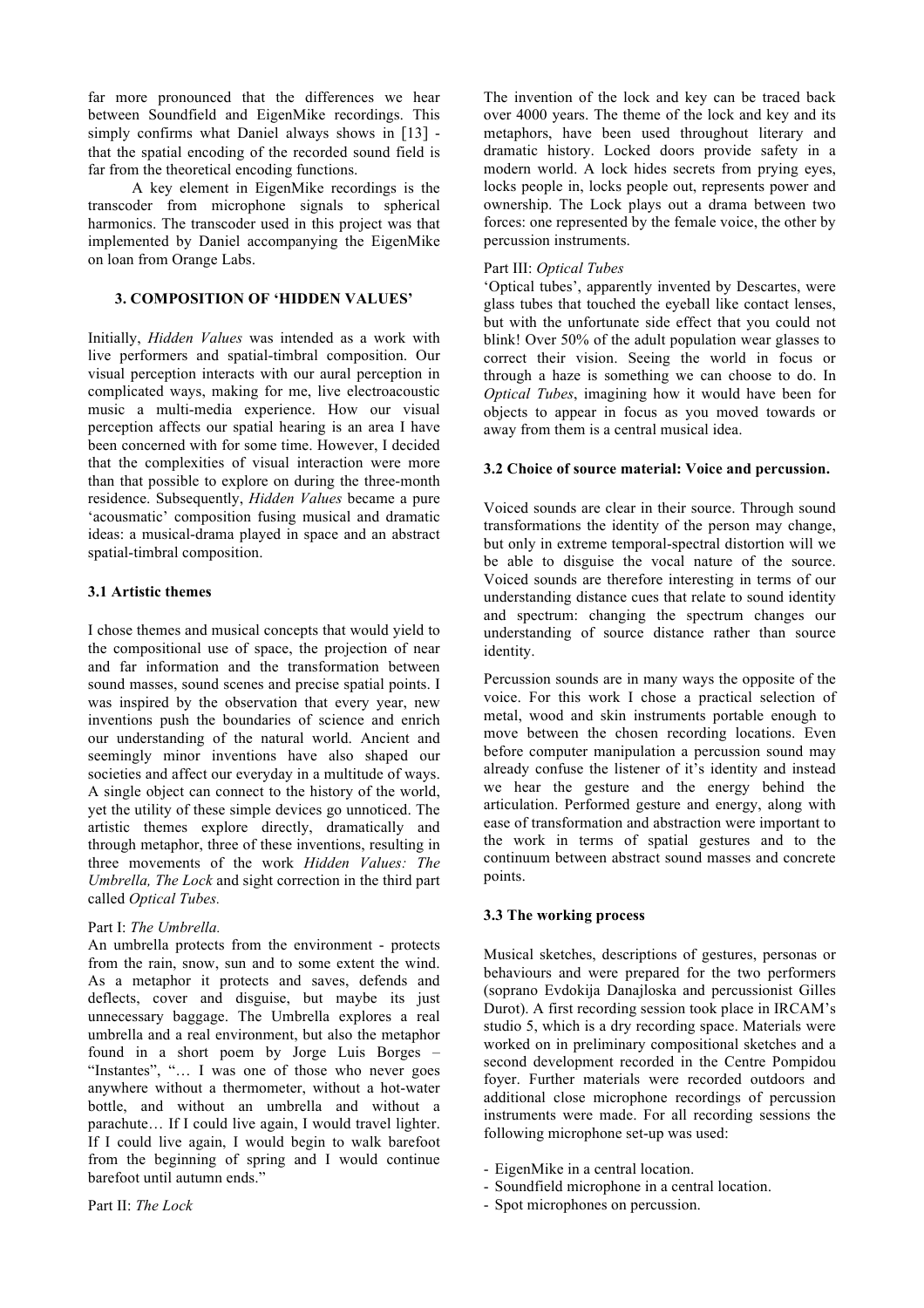- Lapel microphone and medium distance microphone (approximately 1 meter away) for the soprano.
- In addition, in the Centre Pompidou four omnidirectional microphones were located in the corners of the enormous space. In Oslo I also recorded some percussion instruments with a very close Soundfield microphone.

Although it is possible to isolate individual sounds in a complex sound-field recorded by the EigenMike with the beamforming software, the sound quality is compromised. For higher quality sources I complimented the results with spot microphones. This allowed flexible spatial and spectral control in composition. The four distant microphones allowed me to explore distant space, as if the performers were heard from far away, along with capturing high levels of ambient sounds. The close Soundfield microphone sources provided rich and enveloping sound-fields.

## *3.3.1 Everyday work: Blind encoding?*

We cannot daily use a concert room as the composition space. How can we compose in  $7<sup>th</sup>$  order ambisonics and be sure of our results, while monitoring in as low resolution as  $1<sup>st</sup>$  order? My own compositional workflow was spread between  $1<sup>st</sup>$  order,  $4<sup>th</sup>$  order,  $7<sup>th</sup>$ order and binaural listening environments. I found that shorter periods monitoring in the higher resolution environment allows the development of listening expectations (similar to those acquired when moving between stereo monitoring and sound diffusion performance). When moving to  $4<sup>th</sup>$  order and worse to 1<sup>st</sup> order there is of course much guess work, mainly in terms of the individual clarity of multiple sources. Checking a suitable binaural rendering (my own choice being Harpex's binaural rendering [11]) using either the IRCAM or the MIT HRTF sets) can help clarify ambiguities.

## *3.3.2 'Lower order concert' and musical information.*

If we are to develop a musical work that relies on spatial clarity, what happens to that work if a lower order concert decoding is necessary? The sweet spot dramatically reduces in size and audience size needs similar scaling. In addition, even in the shrunken sweet spot spatial clarity will be blurred. However, some spatialisation techniques appear preserved: dynamic motions through and round the space and rapid, highly separated spatial articulations.

## **3.4 Counterpoint**

One clear advantage of working with very high order is that the increased spatial separation means we can hear and control high numbers of simultaneous sounds and develop a more complex spatial counterpoint. By spatial counterpoint I'm referring not simply to multiple sources, but multiple motions and articulations whose individual behaviour is bound up in the gesture of sources, which work together and against each other forming the spatial language.

#### **3.5 Sound images**

In previous work I elaborate on the problems of spatialisation tools encouraging composers to consider sound sources a single points [4]. In the current work I was interested in transformations from sound points to sound mass, or from a sound object to a sound envelopment. Amongst these methods were the use of statistically regulated point clouds, control over group motion and lower order, inherently less focused recorded or convolved sources decoded in 'incorrect' ways (for example using *max*-r<sub>V</sub> decoding over incorrect loudspeaker numbers). However, as we are working in real-time, and each additional sound adds a CPU load, it is useful to explore the minimum number of points necessary to achieve a specific result in the highest order encoding we choose to work. A few conclusions can be made:

Expanding and contracting between a single point, a sound appearing to have size and shape and complete audience envelopment requires 6-12 instances of the sound, depending on the spectral content. As expected, noisier and textured sounds require more points than harmonic tones. Points need to be partly incoherent in spectral-temporal content. In-phase and identical sounds result in an expanding mono image rather than the implication of an image with shape or dimension. If using less than six points, as the image width expands, the points tend to disassociate and instead we hear multiple mono sources. The results are also somewhat dependent on the decoding order. However, 4<sup>th</sup> order decoding in studio 1 and  $a$  7<sup>th</sup> order decoding in the Espro were surprisingly consistent when listening in the sweet-spot. Another useful technique is fast, random motion of a few sounds, which can create the illusion of a cloud. As with the first method, spectral content has much to say for the number of sources needed to create a sound mass rather than a cloud of individual mono points. All of these techniques can be heard in the third part of *Hidden values: Optical Tubes*.

#### **3.6 Illusions of distance and depth**

#### *3.6.1 Source recording*

As suggested in the hybrid recording technique above, lower order recorded scenes can be rearticulated with high order encodings where point sources recorded from the real scene are layered back into the total sound picture. This simple technique adds the illusion of depth and distance in the scene – extending between close up sources to distance sound-fields - while allowing spacetimbre expansions relating to, and departing from, acoustic settings. Although the 'close-mic' dry sounds are not the same as an inside loudspeaker array nearfield encoding, when in contrast to distance ambiences the musical-perceptual results can be rather similar.

#### *3.6.2 Illusion of sources inside the loudspeaker array*